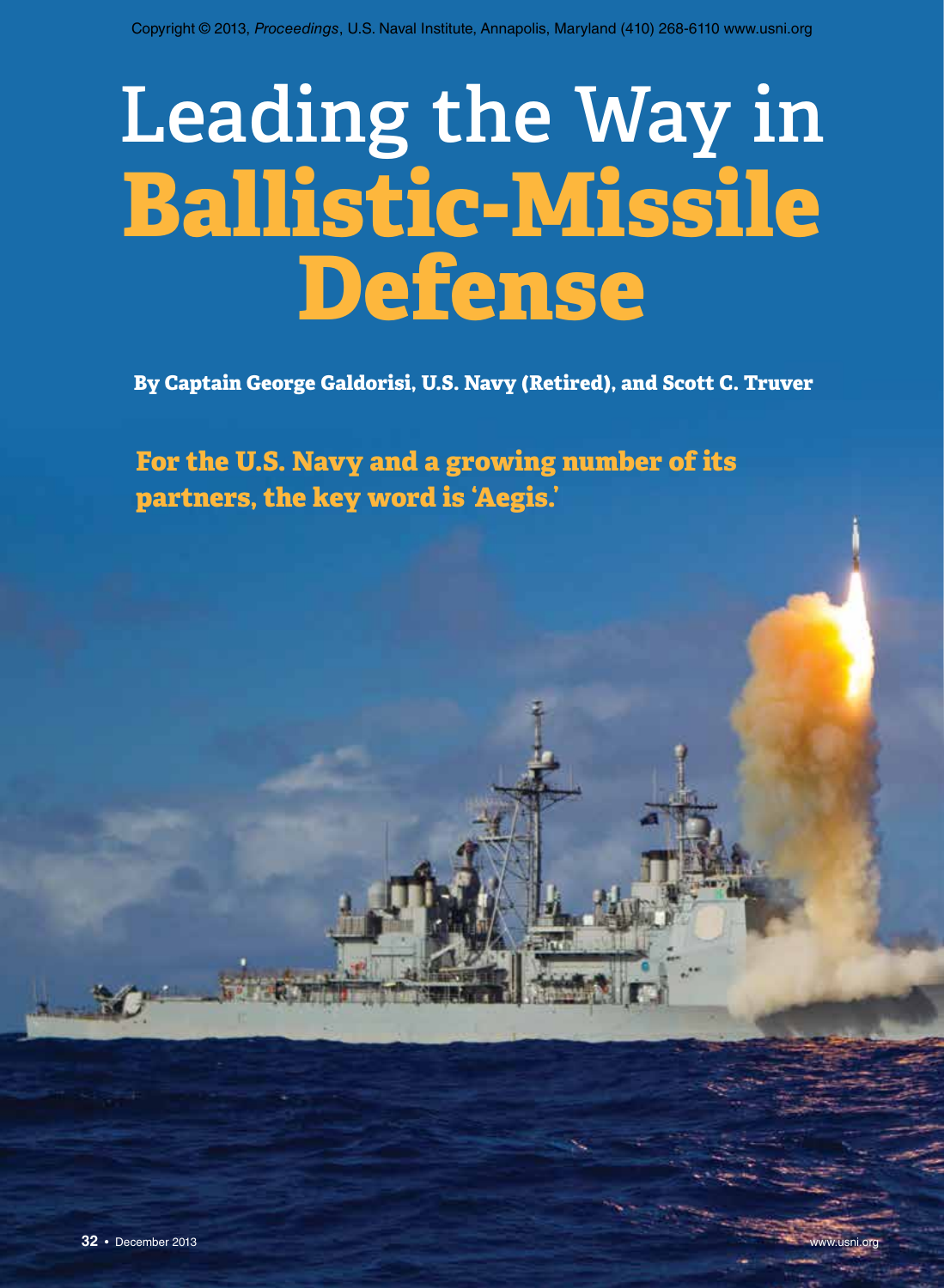The United States has put in place an integrated—if still embryonic—national-level ballistic-missile defense system (BMDS).<br>All elements of the land, sea, air, and space system are linked together to provide the best grated—if still embryonic—national-level ballistic-missile defense system (BMDS). All elements of the land, sea, air, and affordable defense against a growing threat of ballistic missiles, some armed with weapons of mass destruction (WMD). The U.S. Navy's contribution is based on the Aegis weapon system and has been on patrol in guided-missile cruisers and destroyers since 2004. Aegis BMD has grown in importance based on its proven performance as well as its long-term potential.<sup>1</sup> Indeed, at this time Aegis BMD may well be the first among equals based on its multimission capabilities as well as its ability to integrate with the emerging BMD capabilities of allied and partner nations.

And, in that, it appears history is repeating itself. In his July 2009 *Proceedings* article, "Put the Navy in the Lead," Commander Bart Denny surfaced a radical suggestion to focus more of the nation's efforts to provide ballistic-missile defense on the Navy and less on ground-, air-, and space-based assets.<sup>2</sup> Four years later, Commander Denny seems to have been more than just forward-thinking: He was prescient regarding what is now a shift in the focus of the nation's—and our allies' and friends'––efforts to defeat a growing threat. Aegis BMD is clearly in the van.



#### **An Indispensable Element**

The first priority of the BMD implementation strategy establishing a limited defensive capability against North Korean ballistic missiles––has largely been achieved with Patriot Advanced Capability-3 batteries, the Ground-based Mid-course Defense (GMD) system, the forward-deployed AN/TPY-2 radar, and Aegis BMD long-range search, cueing, and engagement warships. Aegis BMD interoperates with other assets, including the Terminal High-Altitude Area Defense (THAAD) system, as well as ground-, air-, and space-based sensors.

Good enough, to be sure. But in his 2009 *Proceedings* article, Commander Denny argued for Aegis to serve as a *primary* national BMD asset:

The United States should place a higher priority on its seabased systems than on land-based or airborne weapons or sensors. In particular, the Department of Defense should further modify and upgrade the Aegis weapon system to a full national missile-defense asset. This capability will come at a fraction of the price of other weapon systems where the Defense Department must build the system infrastructure from scratch.<sup>3</sup>

The author built his case on a steady groundswell of opinion from the policy and technical communities. More than a decade ago, the National Defense University's comprehensive maritime-security assessment *Globalization and Maritime Power* noted, "Events of the past 18 months have created new possibilities for the U.S. Navy to contribute to defense against intercontinental ballistic missiles (ICBMs)."4 Also in 2002, a report issued by the NDU Center for Technology and National Security Policy, *Toward Missile Defenses from the Sea*, highlighted opportunities for Navy BMD:

Using missile interceptors based at sea to defend the United States against ICBMs offers several advantages, the most important of which are flexibility and control. The most cost-effective option for a potential seaborne deployment is the use of upgraded Aegis radars and modified SM-3 missiles for boost-phase intercepts on board existing combat ships stationed near the Korean Peninsula and the eastern Mediterranean. In addition to providing a layer of boostphase defense, ships at these locations would provide radar coverage early in the flight of an ICBM—a valuable asset to the midcourse defense layer.<sup>5</sup>

Four years later, then–Missile Defense Agency (MDA) Director Air Force Lieutenant General Henry Obering stated, "I have a lot of confidence in the ability of the seabased system to be able to execute an operational mission."6

**The** *Ticonderoga***-class guided-missile cruiser USS** *Lake Erie* **(CG-70) launches an SM-3 Block 1B during joint Missile Defense Agency/U.S. Navy testing in the Pacific in May. It was the third consecutive successful intercept test of the SM-3 Block 1B. With their Aegis systems, the** *Ticonderoga***s and the** *Arleigh Burke***–class destroyers are at the center of America's new "phased adaptive approach" to ballistic-missile defense policy.**

u.s. navy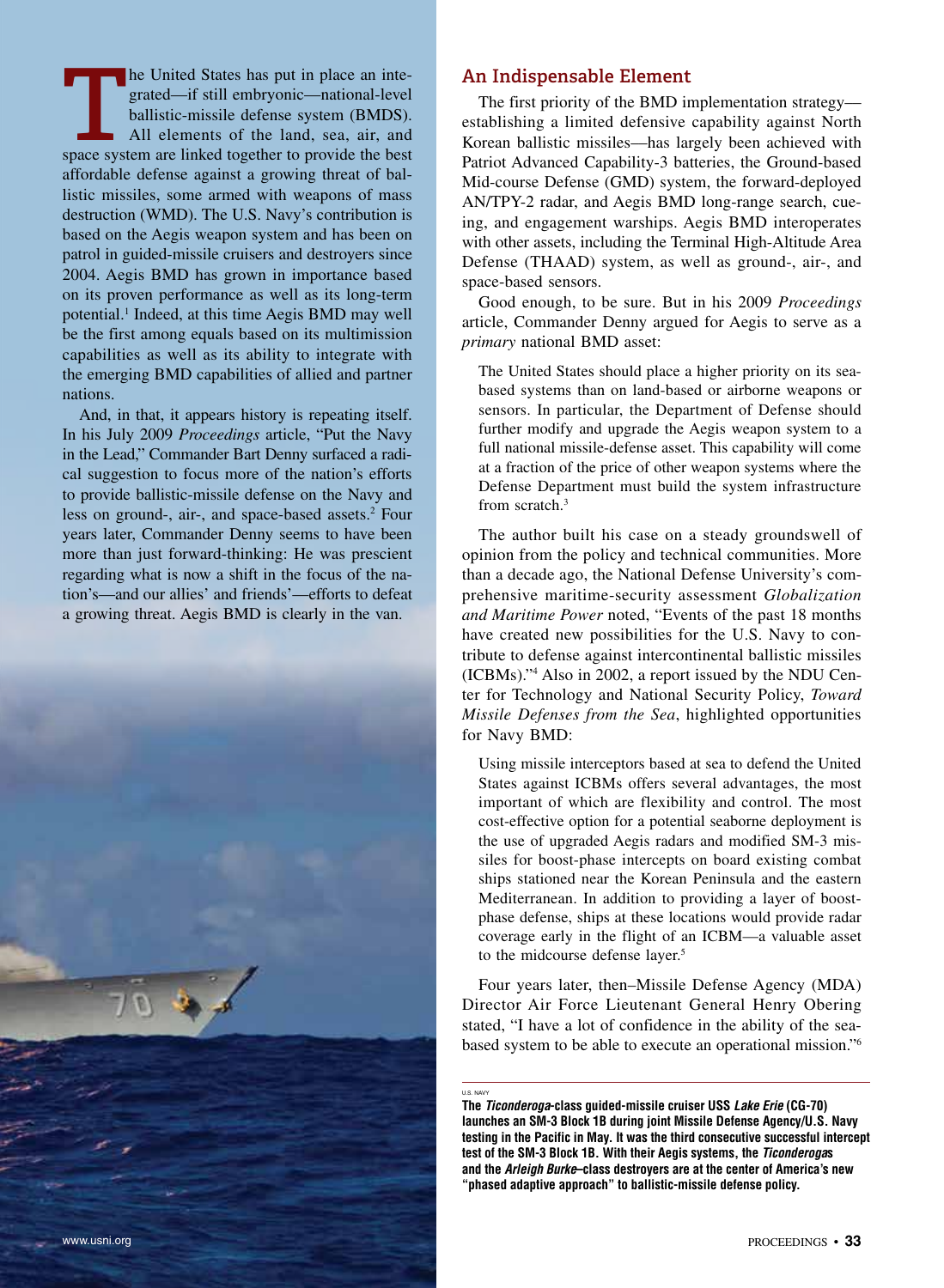He also conceded ground-based systems were "a little less mature than that." These themes where reinforced by then–Aegis BMD Program Director Rear Admiral Alan B. Hicks, both in his 2007 *Proceedings* article that framed the current and future BMD/WMD threat, as well as in an article in *Joint Force Quarterly* that put the contribution of Aegis BMD in context as a critical element of *national* BMDS.7 And in July 2013, MDA Director Vice Admiral James Syring noted Aegis BMD is being considered for use on a "third site" for homeland defense in addition to the current sites at Fort Greely, Alaska, and Vandenberg Air Force Base, California.8

Support for Aegis BMD as a central component of national BMDS is growing beyond the Navy and the Department of Defense. In 2009 the Institute for Policy Analysis report on *Missile Defense, the Space Relationship, & the Twenty-First Century* recommended limiting fixed ground-based missile-defense deployments based on GMD in favor of expanding theater/regional defenses centered on sea-based missile-defense deployments (along with Aegis Ashore, Land-Based Standard Missile (SM)-3, and THAAD radars), recommending, "Equip additional U.S. vessels with the Aegis anti-missile system. Encourage U.S. allies equipped with Aegis/SM to do the same."9

In 2010 the DOD published its first-ever *Ballistic Missile Defense Review* (*BMDR*) and acknowledged the efficacy of Aegis BMD in a new approach to dealing with the threat of WMD-armed ballistic missiles. The *BMDR* explained:

The United States will continue to defend the homeland from limited ballistic-missile attack. The United States will defend U.S. deployed forces from regional missile threats while also protecting our allies and partners and enabling them to defend themselves. . . . The United States will seek to lead expanded international efforts for missile defense. It will work more closely with allies and partners to provide pragmatic and cost-effective capacity.10

The *BMDR* also spoke directly to the importance of Aegis BMD and the strong potential for an "Aegis BMD International" coalition:

Other allies already own or are working with the United States to acquire specific capabilities, such as naval vessels equipped with the Aegis defensive system that could be adapted to include a missile defense capability. . . . A primary U.S. emphasis is on ensuring appropriate burden sharing and there is general recognition of a growing threat and the need to take steps now to address both existing threats and emerging ones.<sup>11</sup>

The Aegis weapon system's adaptability has made it possible for the Navy to add improved hardware and software in successive Aegis spiral upgrades. The system in 2013 consists of four major components: the AN/ SPY-1 radar system, the Aegis combat system, the Mk-41

vertical-launch system, and standard surface-to-air missiles. Aegis BMD capability is developed and delivered in two-year "block upgrades" providing increased capabilities at every step. The late 2013 configuration of Aegis BMD––the Aegis 3.6 weapon system––is teamed with the advanced SM-3 Block 1A. Meanwhile, Aegis BMD 4.0––which was being groomed for entry into service–– is adding improved target discrimination, tracking, and engagement ranges. This version of Aegis BMD relies on the SM-3 Block 1B.

The decades-long success of Aegis, as well as more than \$50 billion invested in the system, contributes to the notion that Aegis could evolve into an even more important component of national BMD. This has also been underscored in the system's comprehensive and increasingly complex testing program. Since the first intercept test in January 2002, Aegis BMD has enjoyed unprecedented–– and unequaled––success: 25 intercepts out of 31 at-sea firings, including dual hits by two interceptors during a single test event. Conversely, the GMD system has not had a successful test since December 2008, the most recent failure coming in July 2013.<sup>12</sup>

# **More Than Just a New START**

On 17 September 2009, President Barack Obama announced a sea change in U.S. ballistic-missile defense policy.13 He terminated the previous plan to place dedicated ground-based interceptors and missile-defense radar sites in Poland and the Czech Republic. In their stead, he announced a "phased adaptive approach" (PAA) for a global sea-based missile-defense capability centered on the Aegis BMD system as fitted in the *Ticonderoga*- and *Arleigh Burke*–class guided-missile cruisers and destroyers. An "Aegis Ashore" component would follow, providing enhanced BMD protection from both the sea and land.<sup>14</sup> Important particularly for the near term, the most effective "leg" of the nation's BMD capability was already at sea and on patrol when the President delivered his watershed speech.

The PAA includes several variants of the SM-3 to thwart the preponderant short- to intermediate-range ballistic-missile threat from rogue nations. The President and his national-security team determined that the Aegis/ SM-3-centered BMD option, complemented by groundbased missile-defense systems, was sufficiently mature for near-term operations and had the growth potential to perform this critical mission as missile-defense requirements increase in complexity.

Centered on the Aegis BMD system, the PAA will be carried out in three phases: In Phase 1 (since 2012), in-service Aegis missile-defense ships and radars are deployed to defend against short- and medium-range ballistic missiles in Southern Europe. In Phases 2 (2015) and 3 (2018), the Aegis SM-3s will be upgraded to provide coverage against medium- and intermediate-range missiles, as well as ICBMs, and extend protection to other world regions.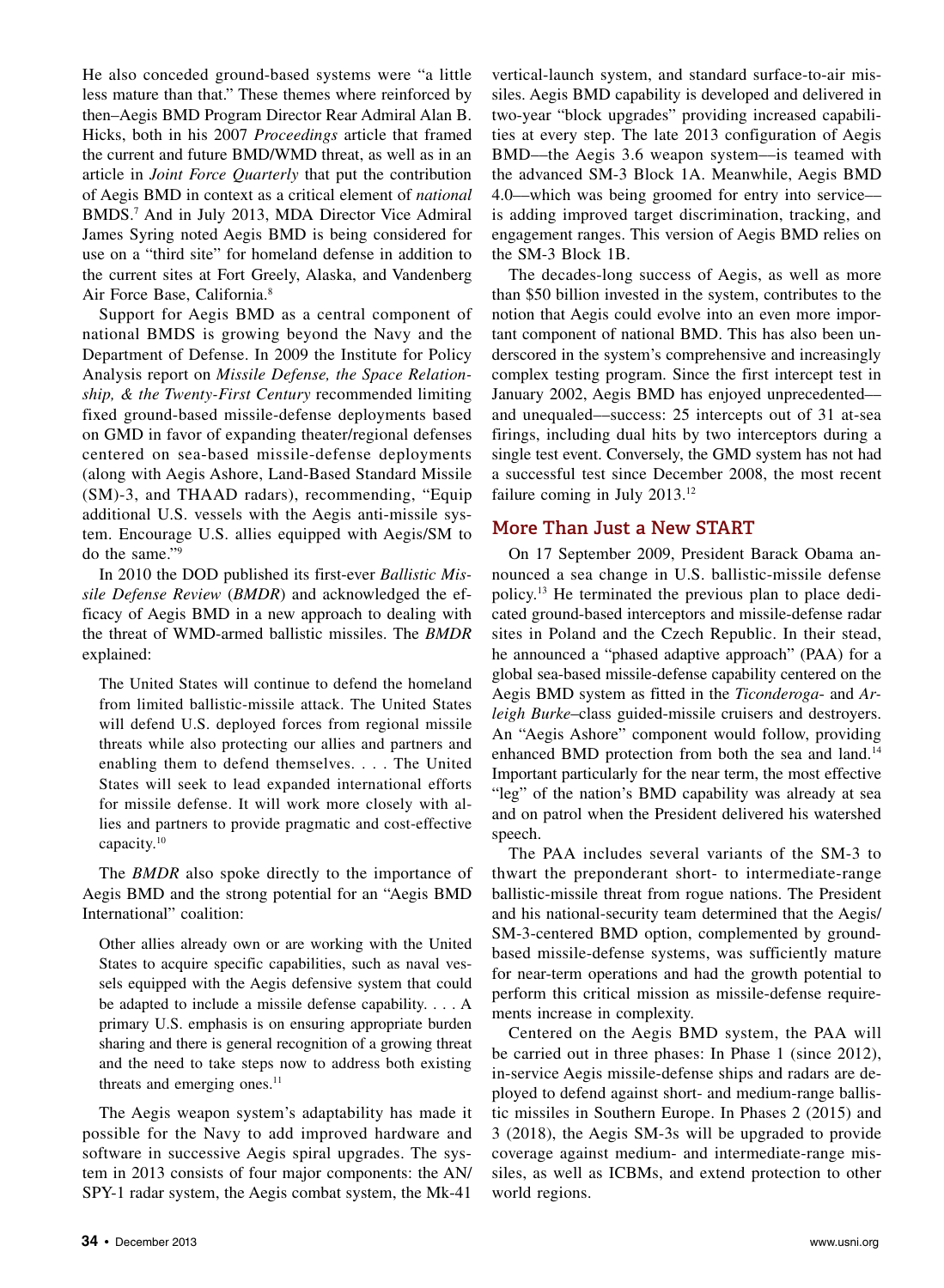The President's decision to make this major shift in policy and defer the planned fixed-site, ground-based system in Europe in favor of Aegis BMD afloat and ashore was a direct response to the clear and present danger of short- to intermediate-range Iranian ballistic missiles. He was able to do so because the Aegis BMD weapon system was fully operational and in production. The President was able to call on a scalable fleet of Aegis ships, delivering what then–Secretary of Defense Robert Gates deemed "a announced in February 2012 that two BMD-capable *Arleigh Burke* destroyers, the USS *Ross* (DDG-71) and *Cook* (DDG-75), will arrive at their new homeport of Rota, Spain, in Fiscal Year 2014, with the USS *Carney* (DDG-64) and *Porter* (DDG-78) following in FY 15. In his *Navigation Plan for 2014–2018*, Chief of Naval Operations Admiral Jonathan Greenert emphasized the importance of this forward basing. It is clear that Congress intends to continue to monitor the Navy's commitment of Aegis ships to the

very real manifestation of our continued commitment to our NATO allies in Europe––iron-clad proof that the United States believes the alliance must remain  $firm.$ "<sup>15</sup>

And while cost was not a primary factor in the President's decision, the Government Accountability Office (GAO) that year published estimates of the cost of a land-based system in Europe, which substantially exceeded the original cost estimate of more than \$4 billion. This made taking Aegis BMD ashore an even more affordable and cost-effective short- and long-term option, particularly when paired with the emerging THAAD radar system as well as space and airborne sensors.

#### **Mobile and Seaborne**

Even with delivery of the innovative Aegis Ashore, sea-based BMD will remain a core element of any defense against ballistic missiles—overseas as well as to safeguard the homeland. The inherent flexibility and mobility of Navy



**The** *Arleigh Burke***–class destroyer USS** *Donald Cook* **(DDG-75) gives her vertical-launch missile system a workout during underway qualifications in the Atlantic in October. She will be joined at her new homeport of Rota, Spain, by sister DDGs as part of the European phased adaptive approach, which is "moving ahead quickly," the authors note, "often in spite of strident protests from Russia."**

BMD assets provides an option combatant commanders count on as part of their defensive arsenal. Indeed, surging Aegis BMD has become standard operating procedure in any crisis where defense against ballistic missiles is needed. U.S. and Japanese Aegis BMD warships––as well as South Korean Aegis destroyers––have been deployed for every North Korean ballistic-missile launch.

The European PAA is moving ahead quickly, often in spite of strident protests from Russia. The United States

ways that the acquisition of elements of the PAA are inextricably linked to current sea-based Aegis BMD acquisitions.<sup>16</sup> Additionally, as noted in the Missile Defense Agency's *Aegis Ballistic Missile Defense Program Review*, "The President's decision to deploy the European PAA accelerates fielding of proven technologies like the Aegis weapon system and promises

improved long-term protection of our NATO allies as well as the U.S. homeland," providing a window on *why* Aegis BMD became the foundation for the PAA. The report continues: "The PAA for BMD in Europe will leverage several elements of the BMDS, including forward-deployed sensors as well as sea- and land-based variants of the SM-3 interceptor."17

European PAA. In hearings on the Navy's FY 13 budget request, Senate Armed Services Committee Chairman Carl Levin (D-MI) questioned Secretary of the Navy Ray Mabus and Admiral Greenert regarding the Navy's commitment to provide Aegis BMD ships in the Eastern Mediterranean, with Mabus reaffirming that commitment, while adding that the Navy also intended to make more Aegis ships BMD-capable.

The strong links between the ongoing development of ship-based Aegis BMD and the evolving PAA plan for Europe were highlighted in a 2010 GAO report that noted the importance of synchronizing the development and testing of all missile-defense components as well as in statements by DOD officials emphasizing the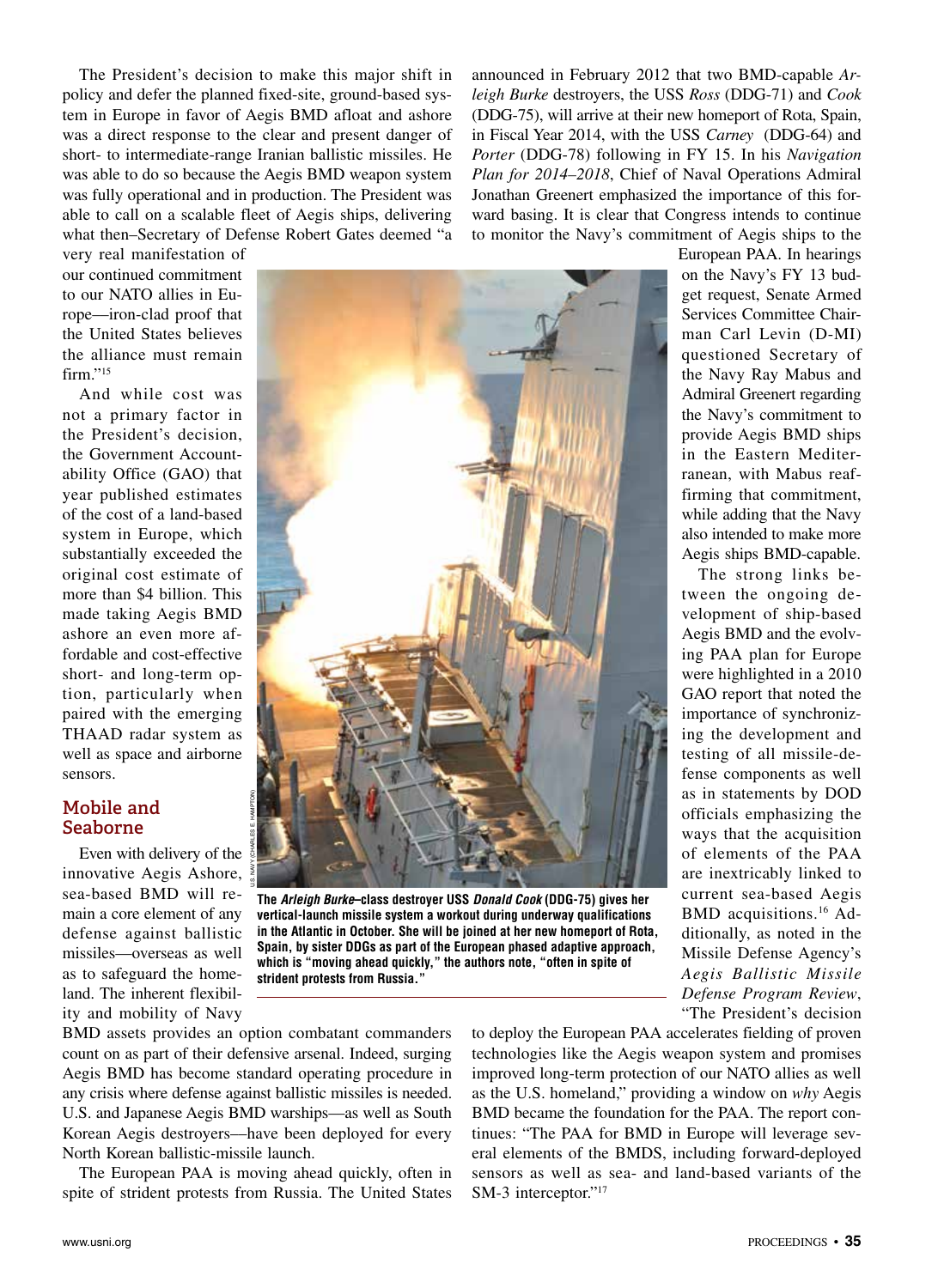An important aspect of the success of the European PAA is system-testing. As one indication of how the Obama administration is fast-tracking Aegis Ashore, earlier this decade the MDA announced plans to allocate \$428 million to an Aegis Ashore test site at the Pacific Missile Range Facility in Barking Sands, Kauai, Hawaii. The Aegis Ashore Missile Defense Test Complex will support flight-testing of Aegis Ashore capabilities in an operational configuration. Construction is under way, and the complex will be available to conduct the first Aegis Ashore test-firing in FY 14. Meanwhile, the United States and NATO have begun construction on a pair of Aegis Ashore installations in Romania and Poland.

# **Aegis Global Enterprise and BMD**

In all of this, collaboration with U.S. allies and partners will be critical to operational success. In a July 2010 briefing, MDA Director Army Lieutenant General Patrick O'Reilly stated, "The United States will seek to lead exto purchase the SM-2.<sup>19</sup> In his 17 July testimony, MDA Director Vice Admiral James Syring emphasized the importance of international cooperation in missile defense, much of it focused on Aegis BMD:

MDA is engaged either bilaterally or multilaterally with nearly two dozen countries and international organizations, such as NATO and the Gulf Cooperation Council . . . . We continue to develop collaboratively the SM-3 IIA to enable U.S. and Japanese Aegis BMD ships to engage MRBMs [medium-range ballistic missiles] and IRBMs [intermediate-range ballistic missiles] and, when coupled with the upgraded Aegis BMD weapon system, more sophisticated ballistic missile threats. . . . In the Middle East, U.S. BMD capabilities continue to expand in defense of forward-deployed U.S. armed forces, allies, and partners. Major MDA activities in the Middle East involve relationships with regional partners expressing interest in procuring U.S. systems.<sup>20</sup>



**Rear Admiral Randall Hendrickson, program executive for Aegis BMD, speaks during the installation of the Aegis Ashore Missile Defense Center in Hawaii in late 2012. While sea-based BMD "will remain a core element of any defense against ballistic missiles," the Obama administration is fast-tracking Aegis Ashore, an innovation that will provide further "enhanced BMD protection from both sea and land."**

panded international efforts for missile defense."18 This cooperation is being instantiated *today* by the engagement of allied navies in the Aegis program––Japan, Spain, Norway, Australia, and South Korea––and this has laid the foundation for an Aegis global enterprise. Key allies are increasing their commitment to missile defense. As one example, South Korea announced plans to spend more than 13 percent of its defense budget on missile defense, much of it to support its three KDX-III ships, as well as

Based on the positive response to the European PAA, the United States announced its desire to build regional missile shields in Asia and the Middle East, with the U.S. Assistant Secretary of Defense for Global Strategic Affairs Madelyn Creedon noting:

The U.S. push for new anti-missile bulwarks includes two sets of trilateral dialogues—one with Japan and Australia and the other with Japan and South Korea.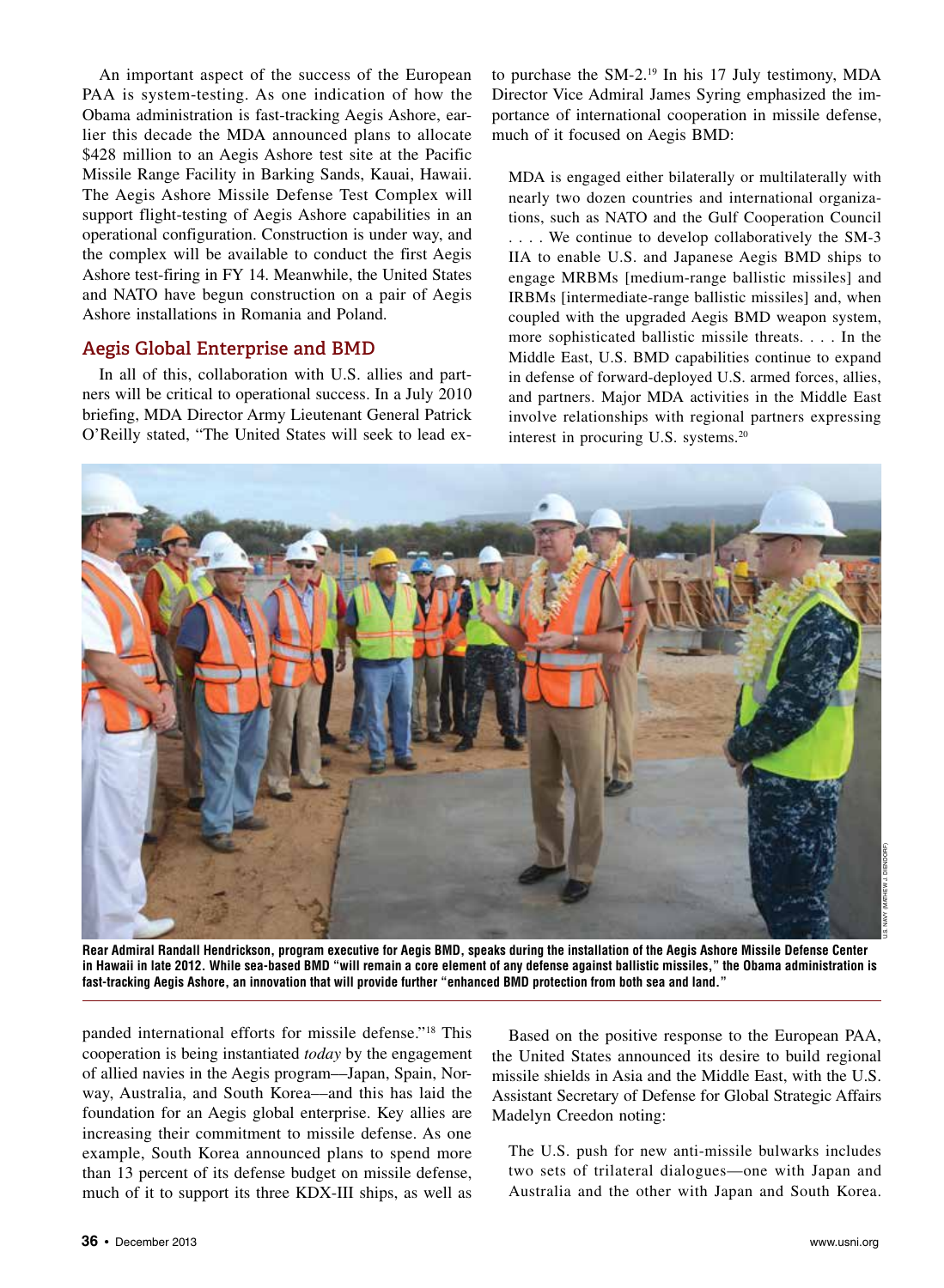Such shields could help counter perceived threats to their neighbors from Iran and North Korea and help defend the United States from any future longrange missiles that the two countries might develop. . . . In the Middle East, Washington will work to promote "interoperability and information-sharing" among members of the Gulf Cooperation Council––Saudi Arabia, Kuwait, Bahrain, Qatar, the United Arab Emirates, and Oman––as they acquire greater missile-defense capabilities.21

The foundation for a global maritimesecurity architecture has emerged with the construction and operation of allied Aegis warships. The Japan Maritime Self-Defense Force has the Aegis system on the *Kongo* and *Atago* destroyer classes. The Spanish Navy has the Aegis on board the F-100 frigates. And the Spanish model has migrated to the Norwegian and Australian navies, where Spanish shipbuilders have combined with U.S. weapon integrators to put Aegis aboard the Norwegian F-310 frigates and the Royal Australian Navy's *Hobart*-class destroyers. South Korea has announced plans to build six 5,600-ton KDX-IIIA Aegis destroyers to complement the three *Sejon-Daewan* KDX-III destroyers currently in service. The foundation for a "sensor-shooter" mix for a global air- and ballistic-missile defense enterprise is in place. The shooter component can be shared, as well as partners' agreed-upon rules of engagement.

# **Into the Future**

The U.S. Navy will continue to install BMD capabilities in its Aegis cruisers and destroyers, despite increasingly

constrained fiscal resources as a result of sequestration. Plans call for the Fleet to increase the number of Aegis BMD–capable ships from 28 in mid-2013 to 36 ships by 2018, to as many as 60 ships by 2024, in addition to Aegis Ashore.22 And, as Rear Admiral Frank Pandolfe, then-Director of the Navy's Surface Warfare Division, noted in 2010, "Over time we will have a much larger and more capable BMD force, with all 62 destroyers already built or under construction as BMD-capable units."23 Concurrently, U.S. friends and allies continue Aegis and Aegis BMD shipbuilding and buying programs.

And the Navy continues to organize for Aegis BMD. The Navy Air and Missile Defense Command is at the forefront of "operationalizing" the Navy's Aegis BMD



**An SM-3 Block 1A launches from the Japan Maritime Self-Defense Force** *Kongo***-class destroyer** *Kirishima* **during joint U.S./Japanese exercises. "The engagement of allied navies in the Aegis program—Japan, Spain, Norway, Australia, and South Korea—. . . has laid the foundation for an Aegis global enterprise."**

capability and will mature proven ballistic-missile capability while moving toward a new level of integrated air- and missile-defense dominance in the maritime domain. And the Navy has stood up the BMD enterprise to coordinate and synchronize Navy actions as well as interactions with other services, the Joint Staff, and interagency and international partners.

The Navy will also continue to align efforts to better support BMD as a core naval capability, and integrated air and missile defense will gain more prominence as a core mission. But in the face of the nation's ongoing economic woes and the concomitant cuts in the DOD budget, no system, no matter how vital and successful, is immune to budget pressures. Still, Aegis BMD is